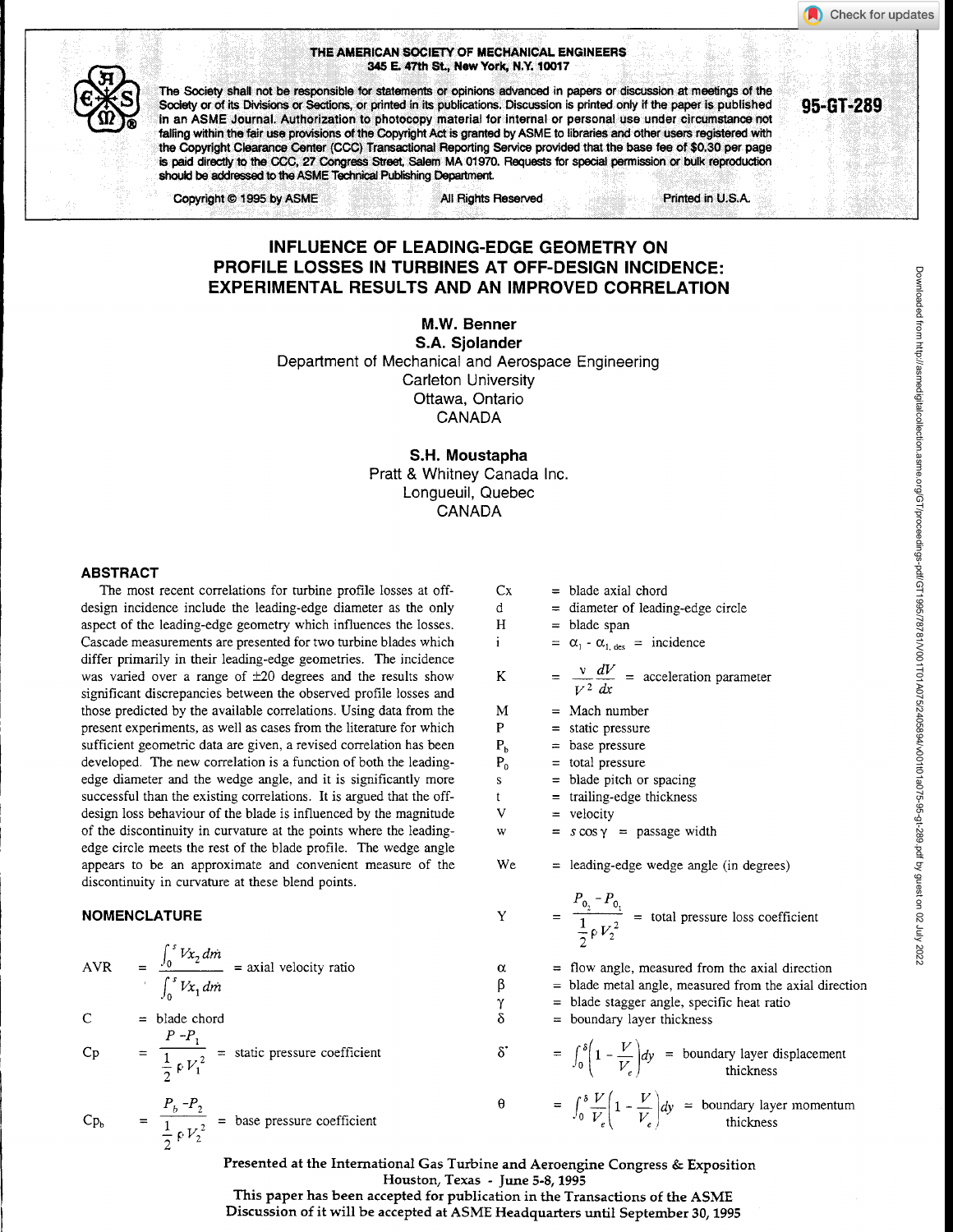$$
\rho = \text{fluid density}
$$

1

$$
= \text{fluid viscosity}
$$

$$
\phi^2 = \frac{V_2^2}{V_{2,\text{is}}^2} = \text{kinetic energy coefficient}
$$

*= actual outlet kinetic energy kinetic energy for isentropic expansion*

$$
\chi = \left(\frac{d}{s}\right)^{-0.05} We^{-0.2} \left(\frac{\cos \beta_1}{\cos \beta_2}\right)^{-1.4} \left[\alpha_1 - \alpha_{1, \text{des}}\right]
$$

= new incidence parameter (angles in degrees)

$$
\chi' = \left(\frac{d}{s}\right)^{-1.6} \left(\frac{\cos\beta_1}{\cos\beta_2}\right)^{-2} \left[\alpha_1 - \alpha_{1,\text{des}}\right]
$$

= Moustapha et al. incidence parameter  $(\alpha_1$  measured in degrees)

# **Subscripts**

| des | $=$ value at the design point              |
|-----|--------------------------------------------|
| e   | $=$ boundary-layer edge value              |
| P   | $=$ profile value                          |
| X   | $=$ axial direction                        |
| 1.2 | $=$ cascade inlet and outlet, respectively |
|     |                                            |

### INTRODUCTION

Turbine design is an iterative process involving a trade-off between the aerodynamic performance at design and off-design conditions. Furthermore, the design will be influenced by nonaerodynamic factors. For example, durability considerations will impose certain cross-sectional area and maximum thickness requirements on the airfoils. These requirements might be met by using large leading-edge diameters. However, large leadingedge diameters will increase the losses and heat loads at the design condition, due to the increase in size of the associated horseshoe vortices. On the other hand, the large diameters will make the airfoils more tolerant to off-design incidence. Thus, a careful balance must be struck in the design process in an effort to satisfy a large number of sometimes conflicting requirements.

Empirical loss correlations and meanline analysis continue to play an important role in this process, particularly in the early stages of design. Therefore, there is an on-going need to review and improve these correlations.

Probably the most widely used empirical loss system for axial turbines is that due to Ainley & Mathieson (1951). The Ainley & Mathieson system is a complete system in that it includes correlations for all the components of the loss and for both design and off-design conditions. It was subsequently modified by Dunham & Came (1970) to reflect the improved understanding of some aspects of the flow, notably the secondary flows. Further improvements to the design-point correlations were presented by Kacker & Okapuu (1981). Craig & Cox (1971) and a few other researchers have also proposed complete loss systems, but these are not as widely used as those based on Ainley & Mathieson's work.

In 1990, Moustapha et al. (1990) reviewed the available correlations for profile and secondary losses at off-design conditions and compared them with a range of recent measurements. The authors concluded that the existing correlations do not adequately account for recent improvements in airfoil design and are no longer as reliable as they once were. Based on the substantial database of measurements which they had collected, the authors devised new correlations for the profile and secondary losses. These were significantly more successful at correlating the data than the Ainley & Mathieson correlations. Drawing on the work of Mukhtarov & Krichakin (1969), and unlike Ainley & Mathieson, Moustapha et al. included the leading-edge diameter as a correlating parameter. The new offdesign correlations were intended for use with the Kacker & Okapuu design-point correlations to form a complete loss system.

To verify the Moustapha et al. correlations and to investigate further the influence of the leading-edge geometry on the offdesign behaviour of turbine blades, an experimental study was initiated in a low-speed cascade wind tunnel. This paper presents the results obtained for the profile losses. Two blade designs which differ mainly in their leading-edge geometries have been investigated. Based on the results an improved correlation for offdesign profile losses is introduced.

### EXPERIMENTAL RESULTS

#### Cascade Test Section

All measurements presented here were obtained in the linear cascade test section shown schematically in Figure 1. Two cascades, designated CC2 and CC3, were examined. The sets of five blades are mounted on a turntable which allows the incidence to be varied over a wide range. The side flaps and tailboards are used to adjust the inlet flow uniformity and the outlet flow periodicity.

The data for CC2 were obtained primarily during a study of the effects of axial velocity ratio (AVR) on turbine cascade measurements (Rodger et al., 1992). The endplates shown in the figure are adjustable and allow the divergence of the streamtube through the cascade, and thus the axial velocity ratio, to be varied. For both cascades in the present study, the AVR was varied at each incidence to provide data over a range which included  $AVR = 1.0$ . The loss coefficients presented here are the interpolated values at  $AVR = 1.0$ . In addition to adjusting the AVR values, the spanwise distributions of the losses were examined at all values of incidence. In all cases there was a reasonable extent of constant loss about the midspan of the blade. Thus, the results are as two-dimensional as can be reasonably achieved in a cascade of fairly low aspect ratio.

All measurements were made at a constant Reynolds number of 3.0 $\pm$ 0.1 x 10<sup>5</sup> based on inlet velocity and true chord. The velocity at the cascade inlet was typically about 30 m/s so that conditions were essentially incompressible. The normal turbulence intensity at the cascade inlet is about 0.3% and most measurements were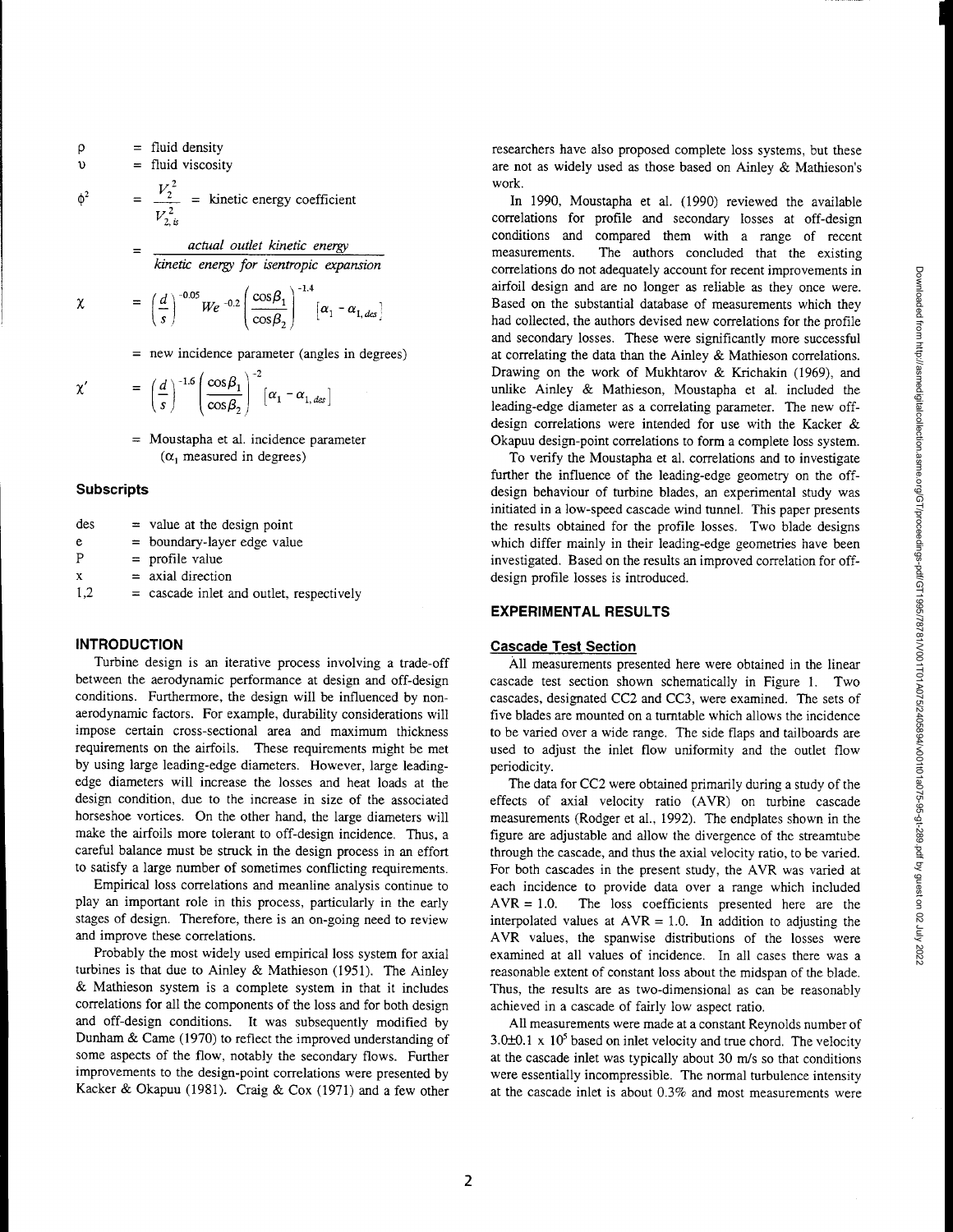

Fig. 1. Schematic of Variable-Incidence Test Section.

obtained under these conditions. The inlet turbulence intensity for CC3 was also increased to about 3% using a grid (Whitehouse, et al., 1993), but this was found to have very little effect on the loss behaviour of this blade: at both design and off-design incidence, differences in measured losses were close to the uncertainty in the measurements.

### Blade and Cascade Geometries

The geometries of the two cascades are summarized in Figure 2. Cascade CC2 represents the midspan section of a power turbine blade. This cascade has been used extensively in the past primarily for studies of off-design profile losses (eg. Goobie et al., (1989), Tremblay et al., (1990), and Rodger et al. (1992)). After the development of the Moustapha et al. (1990) correlation, cascade CC3 was fabricated to examine further the influence of leading-edge geometry on the off-design losses. The two blades were designed for same inlet and outlet flow conditions using the same turbine-profile design system.

As shown on Figure 2, CC3 has a leading-edge diameter roughly twice that of CC2. This would normally be expected to reduce the sensitivity to off-design incidence. To maintain similar blade pressure distributions for the two blades, which required that maximum thickness be essentially the same and at the same chordwise location, the leading-edge wedge angle for CC3 was reduced to 43° from the value of 52.4° used for CC2. Figure 3 shows that the pressure distributions measured for the two blades at the design incidence were in fact very similar.

### Experimental Procedures

All flowfield measurements were obtained with a three-hole pressure probe. The probe tip had a width of 2 mm and a thickness of 0.7 mm. The probe pressures were measured with capacitive-type pressure transducers and recorded using a microcomputer-based data acquisition system. The corresponding flow quantities are estimated to have the following accuracies: total and dynamic pressures, ±1% of the local dynamic pressure;



| <b>Cascade Parameters</b>            |                 |                 |  |  |
|--------------------------------------|-----------------|-----------------|--|--|
|                                      | CC <sub>3</sub> | CC <sub>2</sub> |  |  |
| Blade span, H (mm)                   | 200             | 200             |  |  |
| Blade spacing, S (mm)                | 110.7           | 110.7           |  |  |
| True chord, C (mm)                   | 162.3           | 162.8           |  |  |
| Axial chord, Cx (mm)                 | 149.4           | 150.0           |  |  |
| Stagger angle, $\gamma$ (deg.)       | 21.6            | 23.1            |  |  |
| $t_{MAX}/C$                          | 0.196           | 0.182           |  |  |
| Inlet metal angle, $\beta_1$ (deg.)  | 25.5            | 29.3            |  |  |
| Outlet metal angle, $\beta$ , (deg.) | 57.5            | 57.5            |  |  |
| Leading-edge diameter (mm)           | 16.7            | 9.43            |  |  |
| Leading-edge wedge angle (deg.)      | 43.0            | 52.4            |  |  |
| Trailing-edge thickness (mm)         | 4.2             | 4.2             |  |  |

#### Fig. 2. Blade and Cascade Geometries.

flow angles,  $\pm 0.5^\circ$ ; and mass-averaged total-pressure loss coefficients, ±5%. The values of incidence angle are estimated to be accurate to  $\pm 0.5^\circ$ .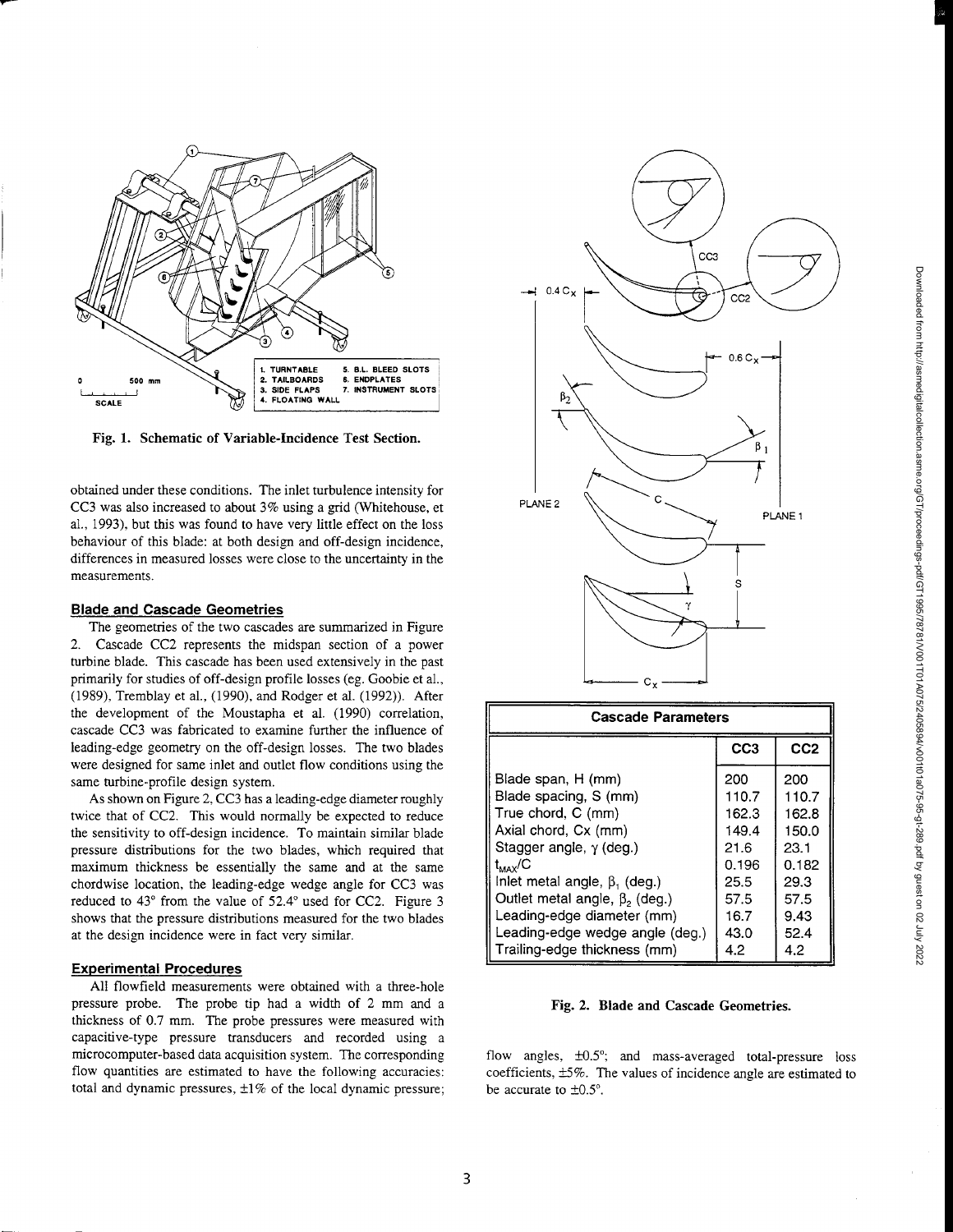

0.04  $\circ$ 0.02 .... .... .... .... .... .... **<sup>1</sup>**  $0.00 \longrightarrow 25.0$ -25.0 -20.0 -15.0 -10.0 -5.0 0.0 5.0 10.0 15.0 20.0 25.0 incidence [deg.]

 $\frac{\text{(AM)}}{\text{CC2}}$  (KOM) CC3 (KOM) ccz  $\ddot{\circ}$ 

0.16

 $0.1<sub>4</sub>$ 0.12 0.10 0.08

0.06

£р

0

**Fig. 3. Blade Pressure Distributions at Design Incidence.**

One blade from each cascade is also instrumented with 11 rows of static taps, each row having 43 taps. One of the taps is located on the trailing edge to give the base pressure. For the present measurements only the midspan rows of taps were used.

The locations of the upstream and downstream traverse planes are indicated on Figure 2. The losses quoted later are fully mixed-out values calculated assuming mixing at constant area from the downstream plane.

#### **Results for Off-Design Incidence**

Figure 4 shows the measured profile loss coefficients for the two cascades as a function of incidence. The corresponding predictions using the classical Ainley & Mathieson (AM) and the Kacker & Okapuu/Moustapha et al. (KOM) loss systems are also shown. The AM values are essentially the same for the two blades since the only relevant parameter which varied was the maximum thickness-to-chord ratio and it changed by only a small amount. While the KOM system matches the data somewhat better, the change in losses predicted by the Moustapha et al. correlation, due to the change in leading-edge diameter, was not reflected in the data for CC2 and CC3 at positive incidence. This suggests a need to re-examine the influence of leading-edge geometry on off-design profile losses.

It should be mentioned that data for CC2 had earlier been compared with the Moustapha et al. correlation with apparently better agreement than is shown here, notably at large positive incidence (Tremblay et al., 1990). However, these earlier measurements were conducted at rather large values of axial velocity ratio (estimated at as high as 1.08 for +20 degrees of incidence). Concern about the effect of this on the measurements led to the investigation of AVR by Rodger et al. (1992). This study showed that modest flow convergence  $(AVR > 1.0)$  has only a mild effect on the measured losses, provided there is no significant trailing-edge separation. However, when separation is present the imposed favourable pressure gradient which is implied by AVR > 1.0 has the effect of shifting the separation point closer to the trailing edge. At a given incidence, this leads to lower profile losses than would be the case for more closely twodimensional flow. As a result, the Tremblay et al. measurements gave lower losses at large positive incidence and therefore better agreement with the correlation..

**Fig. 4. Variation of Midspan Loss Coefficients.**

For use in later discussion, some of the blade pressure measurements are also presented.

Figure 5 shows the variation in the blade pressure distributions at positive incidence for CC3. As incidence increases, a velocity overshoot appears on the suction side at the leading edge and, whereas at design incidence the flow is accelerated up to about midchord, at higher values of incidence the flow is decelerated along the full length of the suction surface. Figure 6 shows the pressure distributions for the two blades at +20 degrees of incidence. The mismatch in static pressures at the trailing edge is probably the result of the difference in the axial velocity ratios for the two sets of measurements. However, the difference in the suction peaks on the forward part of the blades seems to be too large to explain in this way. Nor does the uncertainty in the incidence angle seem adequate to explain the difference. In fact, the suction peak would have been expected to be milder for CC3 because of its larger leading-edge diameter. Instead, some other factor is evidently amplifying the suction peak.

As already noted, the agreement between the present measurements and the Moustapha et al. correlation was somewhat poor. This prompted a re-examination of the correlation and the results of this are presented next.

# **IMPROVED CORRELATION**

#### **Discussion**

As will be shown later, the Moustapha et al. correlation for offdesign profile losses has been modified to include the effect of the leading-edge wedge angle. This resulted in a noticeable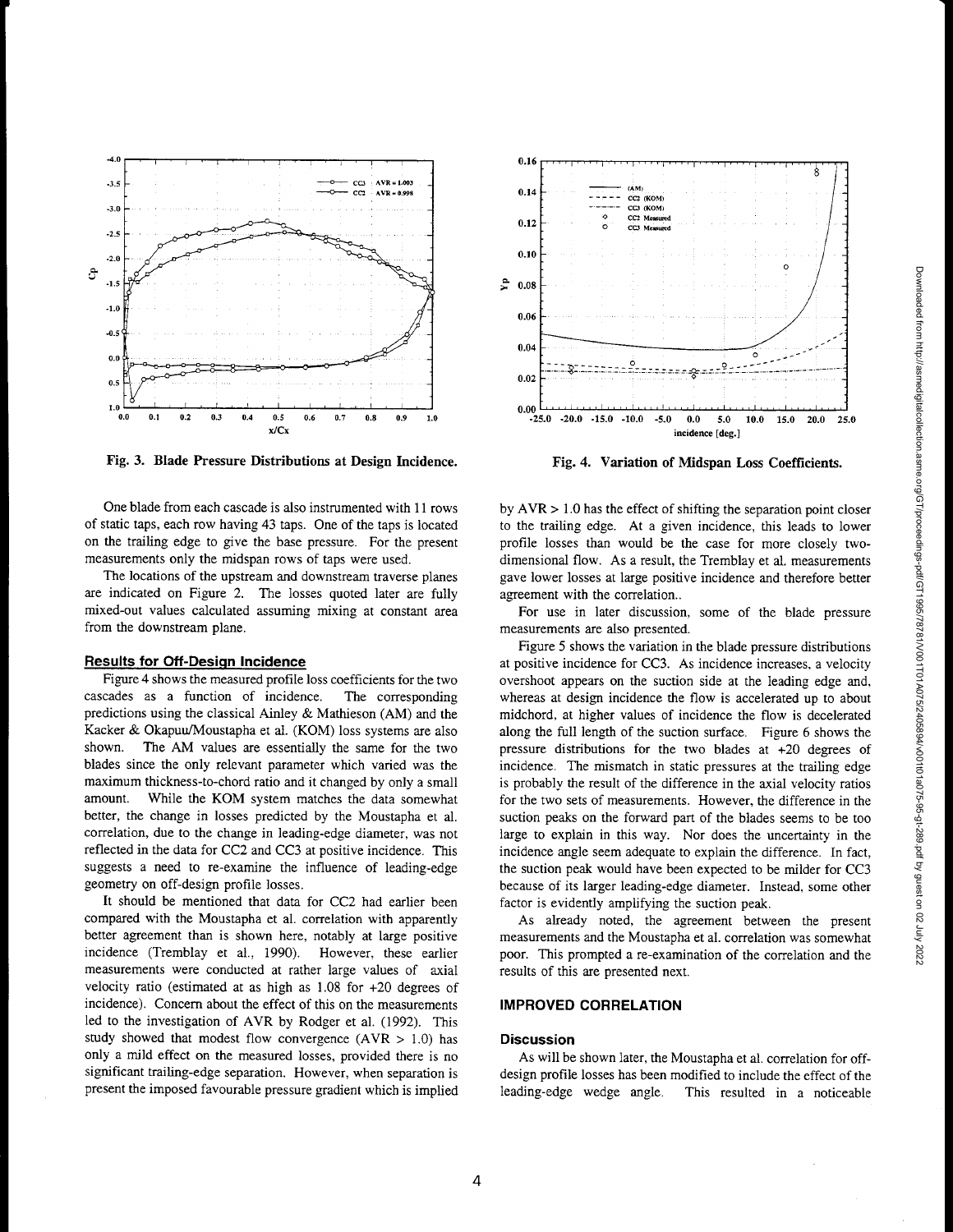

Fig. 5. Effect of Positive Incidence on Blade Pressure Distributions (CC3).



Fig. 6. Blade Pressure Distributions at  $+20^{\circ}$  Incidence.

improvement in agreement with the present experimental data as well as with the data from the literature for which the wedge angle was available. This section examines the physical relationship between the leading-edge geometry and the profile losses, in an attempt to explain why the wedge angle should appear in the correlation.

The importance of the details of the leading-edge geometry has been recognized for some time. For example, Stow (1985) discusses the redesign of the leading edge of a turbine airfoil to remove a "spike", or local overshoot, in velocity very close to the leading edge. Stow does not explicitly identify the origin of the spike, but it appears to be associated with the blend point where the leading-edge circle meets the rest of the suction-side profile. It is plausible that a pressure disturbance would occur at this point since there would normally be a discontinuity in curvature there.

In his detailed examination of the boundary layer on a turbine rotor blade, Hodson (1985) likewise noted the occurrence of a sharp velocity overshoot at the blend point. As Hodson observed, this overshoot may often be missed in blade loading measurements since it is of short extent and can easily fall between static taps. This is almost certainly the case for the present measurements with CC2 and CC3. Hodson found that the bubbles quickly reattached since the velocity overshoot occurred in a region of overall favourable pressure gradient. In fact, he concluded that transition was not necessarily completed in the bubbles and that the subsequent favourable pressure gradient could in any case cause relaminarization of the boundary layer.

More recently, Walraevens & Cumpsty (1993) specifically examined the leading-edge flow using a plate mounted in a wind tunnel. The incidence and the freestream turbulence were varied and both circular and elliptic leading edges were considered. Separation occurred at the same point, a short distance upstream of the blend point, under most conditions. The authors explicitly link the likelihood of separation to the magnitude of the discontinuity in curvature at the blend point. Thus, the appearance of separation was delayed to a higher angle of incidence for the elliptic leading edge because of its milder discontinuity in curvature. Raising the level of freestream turbulence shortened the separation bubble somewhat but, for the circular leading edge in particular, did not prevent the appearance of the separation bubble or change the location of the separation. Boundary-layer measurements made downstream of the bubbles showed a substantial increase in momentum thickness as the extent of the bubble increased. This loss of momentum would be due to the mixing losses occurring in the free shear layer as well as the fact that the layer reattached turbulent. It should be noted that for all of the cases considered, the bubbles were reattaching in a region of adverse pressure gradient.

The profile losses are taken to include the loss production in the blade-surface boundary layers as well as at the trailing edge. With some simplifying assumptions, Denton (1993) relates the profile losses to the boundary layer parameters at the trailing edge and the trailing edge conditions as follows:

$$
Y = \frac{2\theta}{w} + \left(\frac{\delta^* + t}{w}\right)^2 - \frac{C_{P_b}t}{w}
$$
 (1)

where t is the trailing-edge thickness and w is the passage width. The first term accounts for the direct loss production in the boundary layers. The momentum thickness in this term is particularly influenced by the location of boundary-layer transition as well as by the mixing at the edge of any separation bubbles which may be present. The second term is the sudden-expansion loss at the trailing edge, where the blockage associated with the boundary-layer displacement thickness contributes to the effective change in area. The final term accounts for the retarding force which would be exerted by a low base pressure. The influence of the leading-edge geometry on the profiles losses should thus be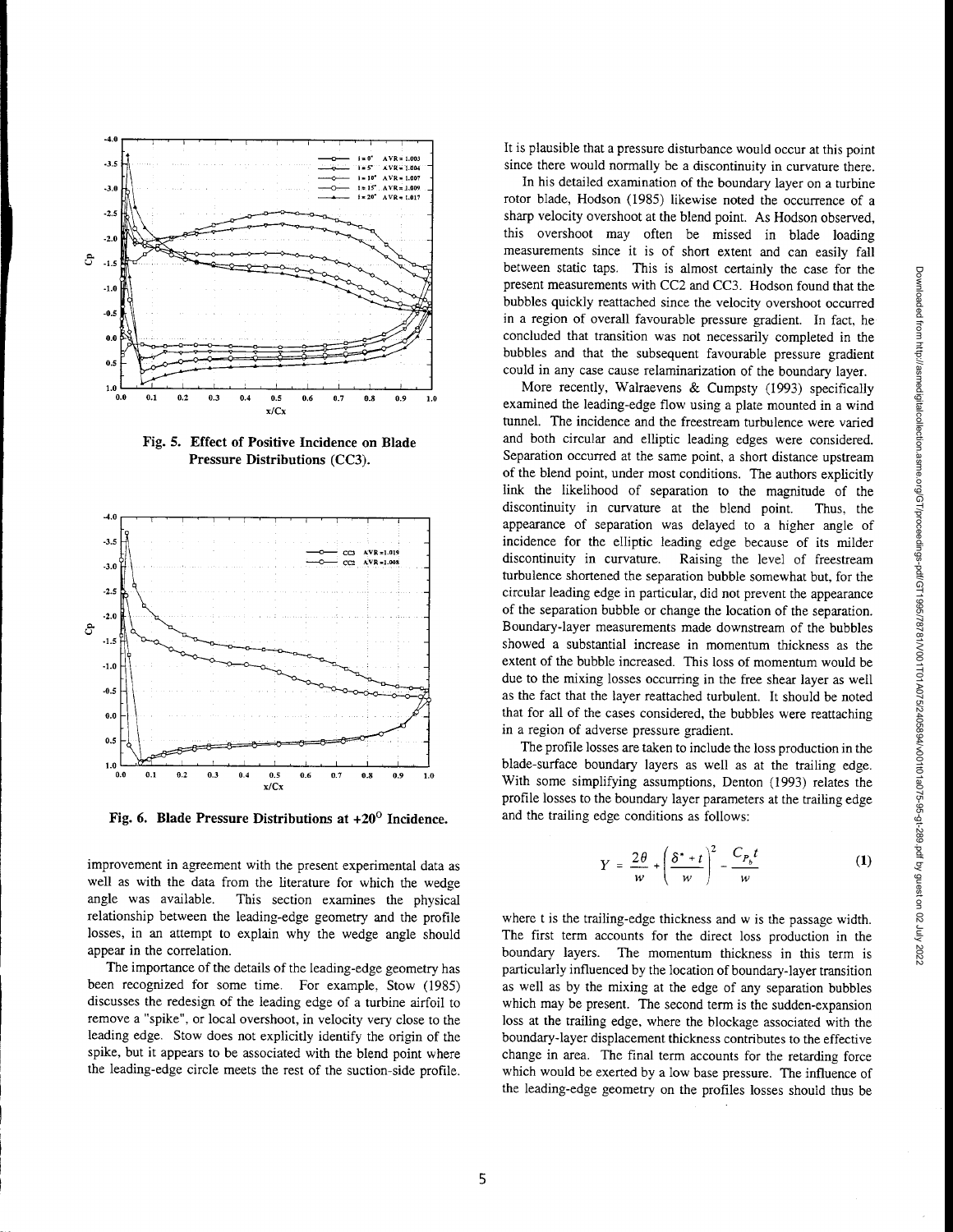explained mainly through its influence on the boundary-layer parameters at the trailing edge. This influence would be expected to make itself felt mainly up to the onset of trailing-edge separation, at which point the last two terms begin to dominate the losses. The boundary layers on the suction surface of turbomachinery blades are normally turbulent by the time they reach the trailing edge. Thus, although the onset of separation is influenced by the thickness of the incoming boundary layer, the angle of incidence at which separation begins should be determined mainly by the blade pressure distribution. Therefore, any conclusions about the influence of the leading-edge geometry on losses are expected to hold mainly for negative incidence and for positive incidence up to the onset of significant trailing-edge separation.

In the light of Equation (1) and the earlier experimental studies, the following picture is proposed for CC2 and CC3.

Considering first the design incidence, both profiles experience a leading-edge velocity spike, although in the measured results (Figure 3) this was evident only for CC3. Figure 7 shows the suction-surface velocity distributions for both profiles as predicted using a blade-to-blade potential flow code. It is clear that the spikes are directly related to the two blend points. The blend point for CC3 is further from the leading edge, consistent with the smaller wedge angle. As noted earlier, the wedge angle was chosen to give roughly the same maximum thickness for the two profiles. However, on geometric grounds the smaller wedge angle will also tend to give a larger discontinuity in curvature at the blend point, and this is confirmed by the stronger velocity spike experienced by CC3. The strong adverse pressure gradient immediately after the spike may be sufficient to separate the boundary layer which will be laminar at that point. Normally transition would occur quickly in a laminar separation bubble, which then allows it to reattach. However, since the overall pressure gradient quickly reverts to strongly favourable, a transitional or even laminar separation bubble should be able to reattach here. Furthermore, even if transition had commenced it might well be followed by relaminarization due to the acceleration. The value of the acceleration parameter K is in fact higher than the suggested critical value (eg. Mayle, 1991) of about  $3 \times 10^{-6}$  for a short length after the velocity spike. In any event, surface flow visualization conducted on the suction surface of both blades strongly suggested that transition occurred naturally over a distance from about 50 to 70% of the chord length. Thus, while separation bubbles might have been present, they were evidently very short and did not trigger transition. For both reasons, they would have had relatively little effect on the boundary-layer development and therefore on the losses generated on the blade surfaces.

The picture changes as the incidence becomes positive. As seen from Figure 5, at positive incidence a normal overspeed develops at the leading edge. At the higher values of incidence a short separation bubble was also apparent from the surface flow visualization. Furthermore, once the incidence exceeds about 10 degrees the pressure gradient is adverse over essentially the whole of the suction surface. As a result of the adverse pressure gradient, the leading-edge separation will begin to have a greater



**Fig. 7. Predicted Flow around Leading Edge at Design Incidence (Potential Flow Calculation).**



**Fig. 8. Predicted Flow around Leading Edge - Effect of Incidence (Potential Flow Prediction).**

influence on the losses: the bubble will tend to be longer, with greater loss production, and transition will probably be necessary for its reattachment. In turn, a geometric factor which tends to make the bubble larger will also tend to increase the losses. Potential-flow calculations for the flow in the leading-edge region of both blades are shown in Figure 8 for a small range of positive incidence angles. It is seen that at a given incidence the velocity spike continues to be stronger for CC3 than for CC2, whereas one would have expected the larger diameter of CC3 to moderate the overshoot. The blade-surface measurements also showed consistently higher suction peaks for CC3, as indicated in Figure 5. Thus, it appears that the curvature discontinuity continues to influence the flow by amplifying the normal suction peak at the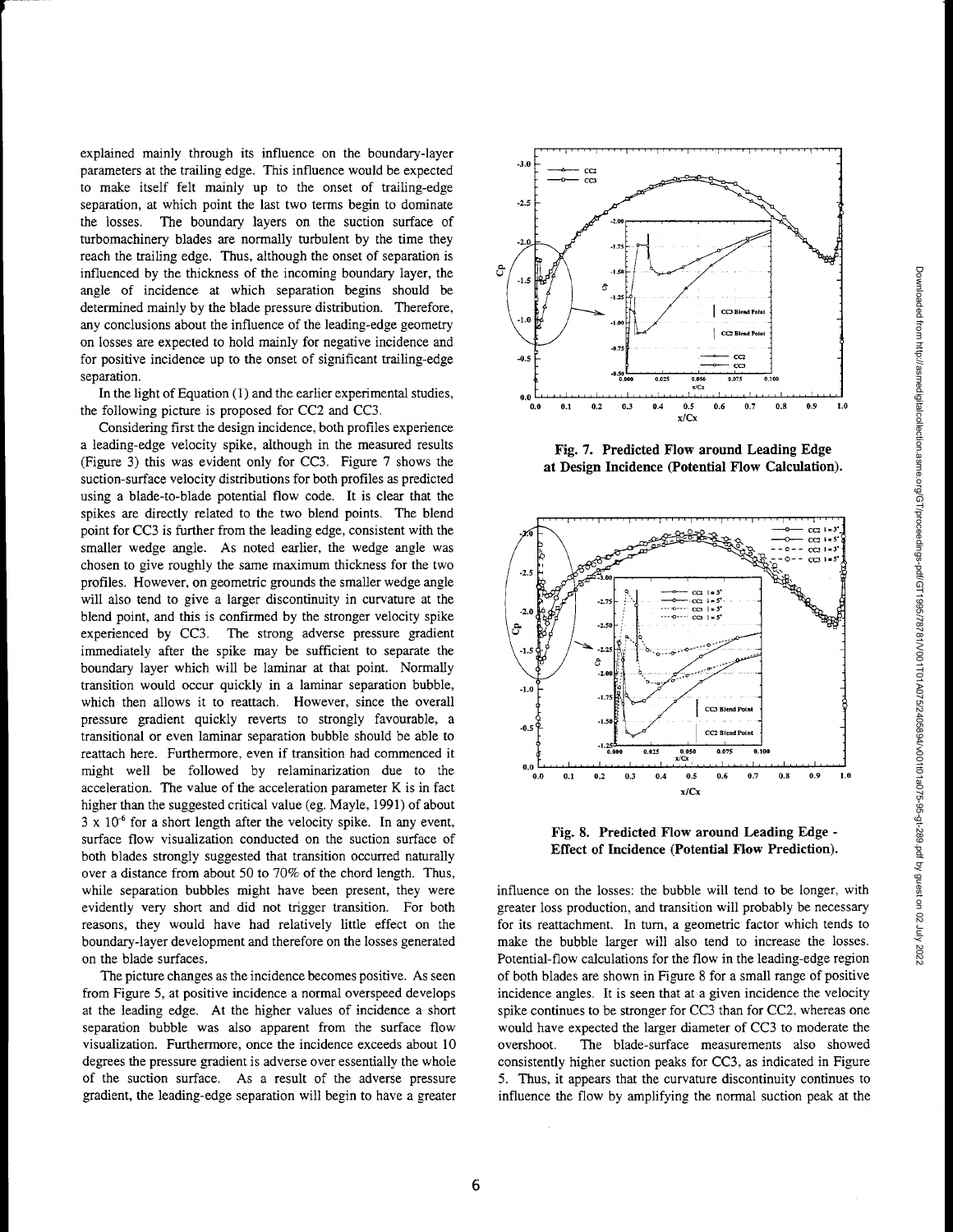

**Fig. 9. Evaluation of Ainley** & **Mathieson Profile Fig. 10. Moustapha et al. (1990) Correlation for Loss Correlation (Predicted vs Measured). Profile Losses at Off-Design Incidence.**

leading edge. For these reasons, one would likewise expect the curvature discontinuity to continue to influence the profile losses, at least up to the appearance of significant separation at the trailing edge.

For negative incidence, the discontinuity in curvature at the pressure-side blend point comes into play to encourage the occurrence of a pressure-side separation bubble. This bubble is expected to reattach under most circumstances, but the mixing at the edge of this and the likely turbulent state of the subsequent boundary layer will increase the loss production on the pressure surface. Again, these losses will be influenced by the severity of the discontinuity in curvature through its influence on the appearance and chordwise extent of the separation bubble.

To summarize, it is believed, as has been suggested by a few other researchers, that the strength of the discontinuity in curvature at the leading-edge blend points will influence the trend in losses at off-design values of incidence. Obviously, it would be very inconvenient to have the curvature discontinuity appear explicitly in the profile-loss correlation. However, it is suggested that the value of the leading-edge wedge angle is a reasonable, approximate measure of the curvature discontinuity: larger values of wedge angle will tend to produce smaller discontinuities, and vice versa. Therefore, the use of the wedge angle in the revised correlation is interpreted as a convenient alternative to using the curvature discontinuity directly.

#### **New Correlation**

The new correlation is a revised version of the correlation of Moustapha et al. (1990). The latter correlation was based on data from 19 cascades. Unfortunately, the values of the leading-edge wedge angles were not quoted for all of these cascades. Therefore, the present correlation is based on a subset of 8 of the cascades from the earlier database together with data for CC2, CC3 and the three cascades of Perdichizzi & Dossena (1993), for





**Fig. 11. Evaluation of Moustapha et al. Correlation.**

a total of 13 cascades. Data for a very wide range of wedge angles and ratios of leading-edge diameter-to-spacing are included. Those sources of data which are in the open literature are identified in the list of references.

To demonstrate the improvements achieved with successive correlations, the data are compared with the Ainley & Mathieson, the Moustapha et al., and, finally, the new correlation.

Figure 9 compares the incremental losses predicted by the Ainley & Mathieson correlation with the measured values, expressed as changes to the kinetic-energy coefficient. Predicted values of  $|\Delta \phi^2|$  which exceeded 0.12 have been plotted along the top edge of the figure. Ainley & Mathieson's correlation was based on cascade data obtained in the 1940's and 50's whereas the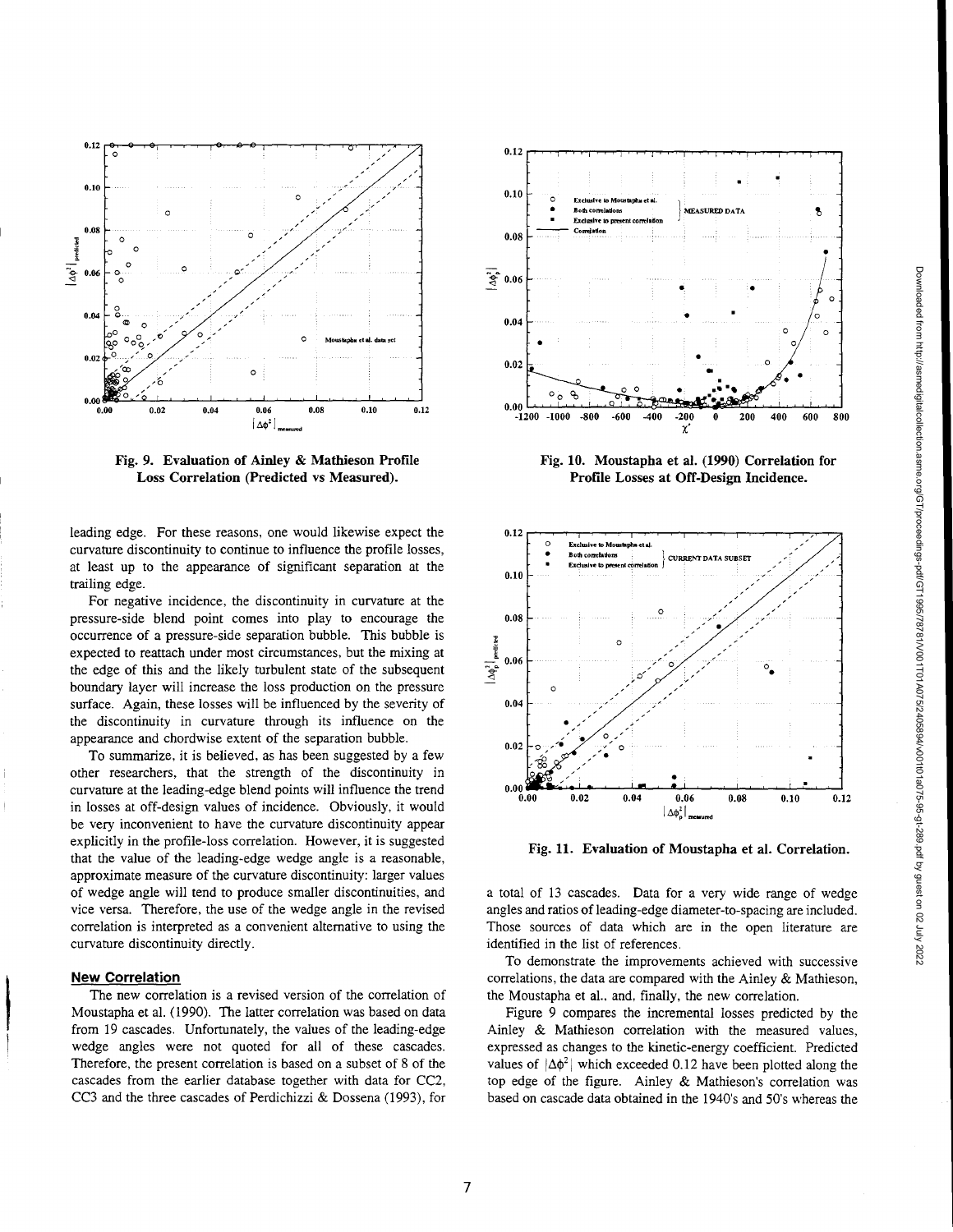

Fig. 12. Improved Correlation for Profile Losses at Off-Design Incidence.

measured values are mostly from cascades of recent design. As might be expected, the Ainley & Mathieson correlation does not reflect the improvements in turbine design and tends to over predict the off-design losses.

Moustapha et al. correlated the incremental losses with the incidence, the channel acceleration and the ratio of the leadingedge diameter to the spacing using the incidence parameter

$$
\chi' = \left(\frac{d}{s}\right)^{-1.6} \left(\frac{\cos \beta_1}{\cos \beta_2}\right)^{-2} \left[\alpha_1 - \alpha_{1, \text{ des}}\right].
$$

The resulting correlation is shown in Figure 10 and the evaluation of its accuracy is shown in Figure 11. Comparison with Figure 9 shows that it is significantly more successful than the Ainley & Mathieson correlation, although it still noticeably over or under predicts the losses for some cascades.  $\chi' = \left(\frac{d}{s}\right)^{-1.6} \left(\frac{\cos \beta_1}{\cos \beta_2}\right)^{-2} \left[\alpha_1 - \alpha_{1, \text{ dex}}\right]$ .<br>The resulting correlation is shown in Figure 10 and the e<br>of its accuracy is shown in Figure 11. Comparison wi<br>9 shows that it is significantly more succe

The new correlation is shown in Figure 12 and the corresponding evaluation in Figure 13. The new incidence parameter takes the form

$$
\chi = \left(\frac{d}{s}\right)^{-0.05} We^{-0.2} \left(\frac{\cos\beta_1}{\cos\beta_2}\right)^{-1.4} \left[\alpha_1 - \alpha_{1,des}\right]
$$

As indicated, the influence of the leading-edge diameter is now much smaller and a significant dependence on wedge angle has been introduced. The revised correlation is seen to be considerably more successful in correlating the data. This applies equally to cascades CC2 and CC3, the data for which are included on the figures. Even the data at large positive incidence seem to be quite well correlated. However, the rapid rate of increase in the losses makes the collapse of the data appear slightly better than it actually is. This is evident from Figure 13 where the



Fig. 13. Evaluation of Improved Correlation.

largest differences between predictions and measurements are seen to occur at large values of incidence (that is, for large values of  $|\Delta\phi^2|$ ) Nevertheless, the correlation must be regarded as excellent. For use in computations, the following polynomials have been fitted to the data:

$$
\Delta \phi_P^2 = a_8 \chi^8 + a_7 \chi^7 + a_6 \chi^6 + a_5 \chi^5 + a_4 \chi^4 + a_3 \chi^3 + a_2 \chi^2 + a_1 \chi
$$
 (2a)

where

$$
a_8 = +3.711 \times 10^{-7}
$$
,  $a_7 = -5.318 \times 10^{-6}$ ,  $a_6 = +1.106 \times 10^{-5}$ ,  
\n $a_5 = +9.017 \times 10^{-5}$ ,  $a_4 = -1.542 \times 10^{-4}$ ,  $a_3 = -2.506 \times 10^{-4}$ ,  
\n $a_2 = +1.327 \times 10^{-3}$ ,  $a_1 = -6.149 \times 10^{-5}$ ,

for  $\chi \geq 0$ , and

$$
\Delta \phi_P^2 = 1.358 \times 10^{-4} \chi^2 - 8.720 \times 10^{-4} \chi \tag{2b}
$$

for  $\chi < 0$ .

Like the Moustapha et al. correlation, the new one is expressed in terms of a change to the kinetic-energy coefficient,  $\phi^2$ , because that parameter varies more weakly with Mach number than does, for example, the more usual total-pressure loss coefficient, Y. However, conversions between  $\phi^2$  and Y are easily made using

$$
Y = \frac{\left[1 - \frac{\gamma - 1}{2}M_2^2 \left(\frac{1}{\phi^2} - 1\right)\right]^{-\frac{\gamma}{\gamma - 1}} - 1}{1 - \left(1 + \frac{\gamma - 1}{2}M_2^2\right)^{-\frac{\gamma}{\gamma - 1}}}
$$
(3)